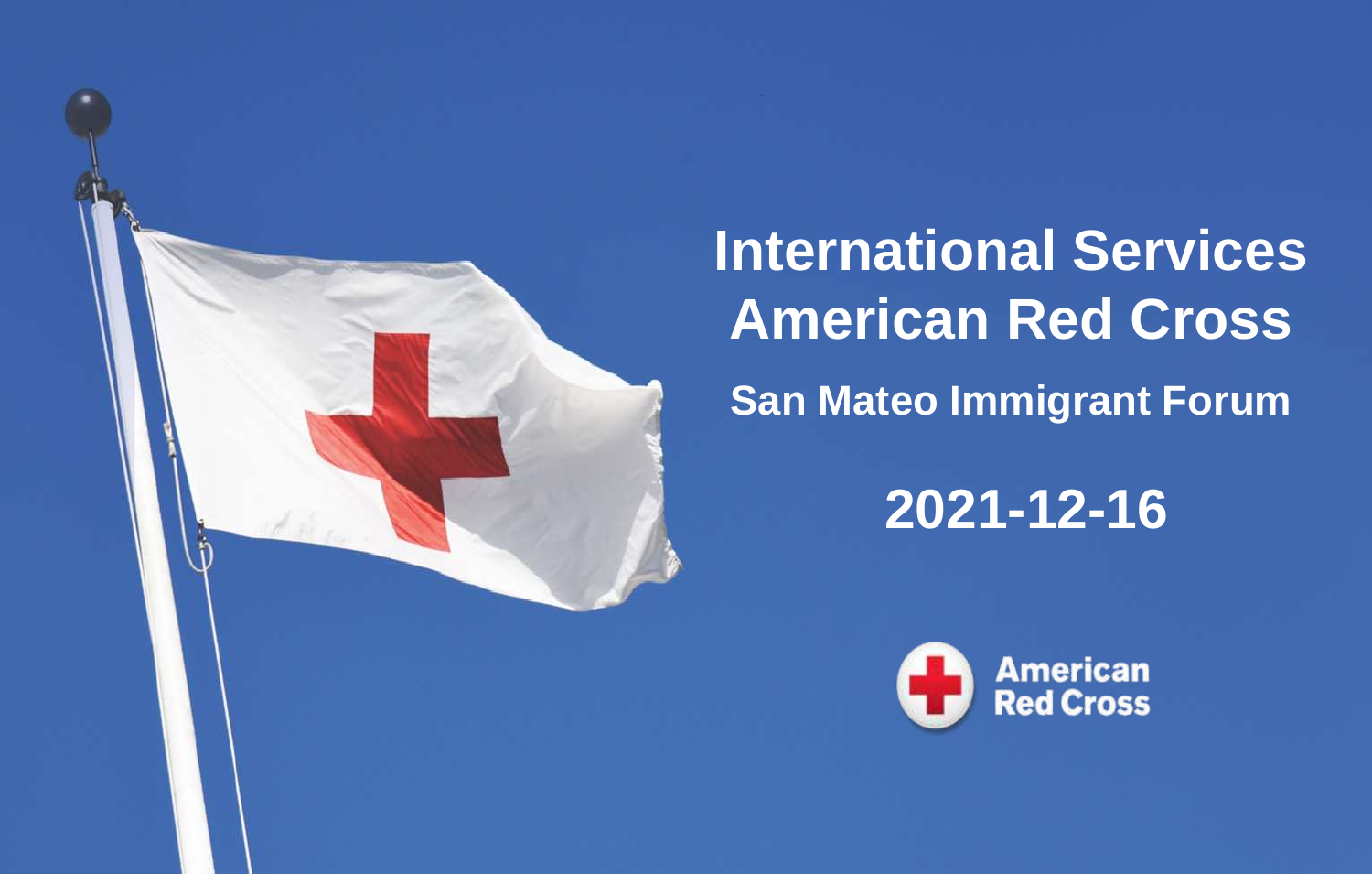

#### **One idea – an ocean apart – to bring humanity to war**



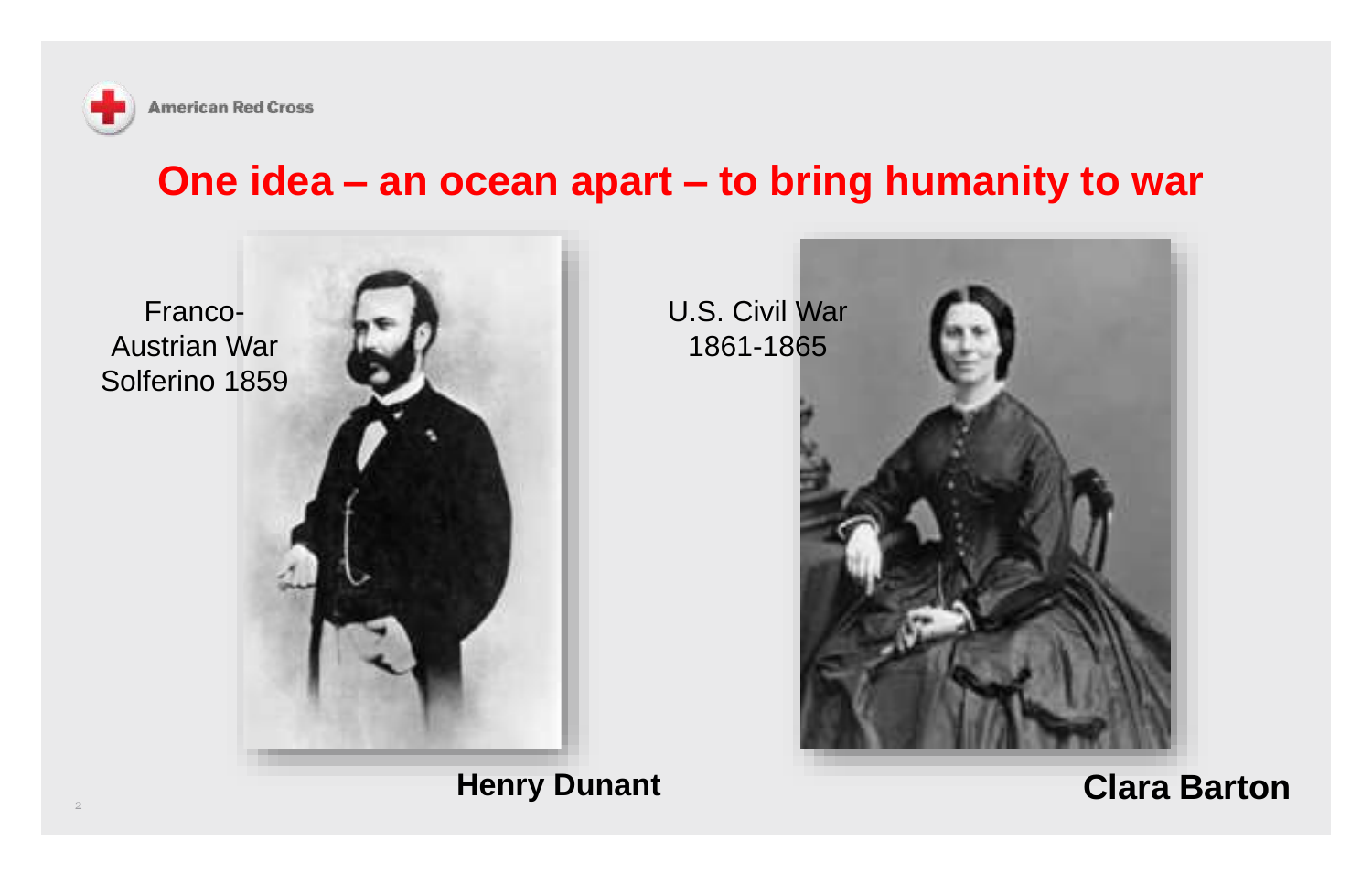### Mobilizing the power of the

#### **International Red Cross & Red Crescent Movement**.

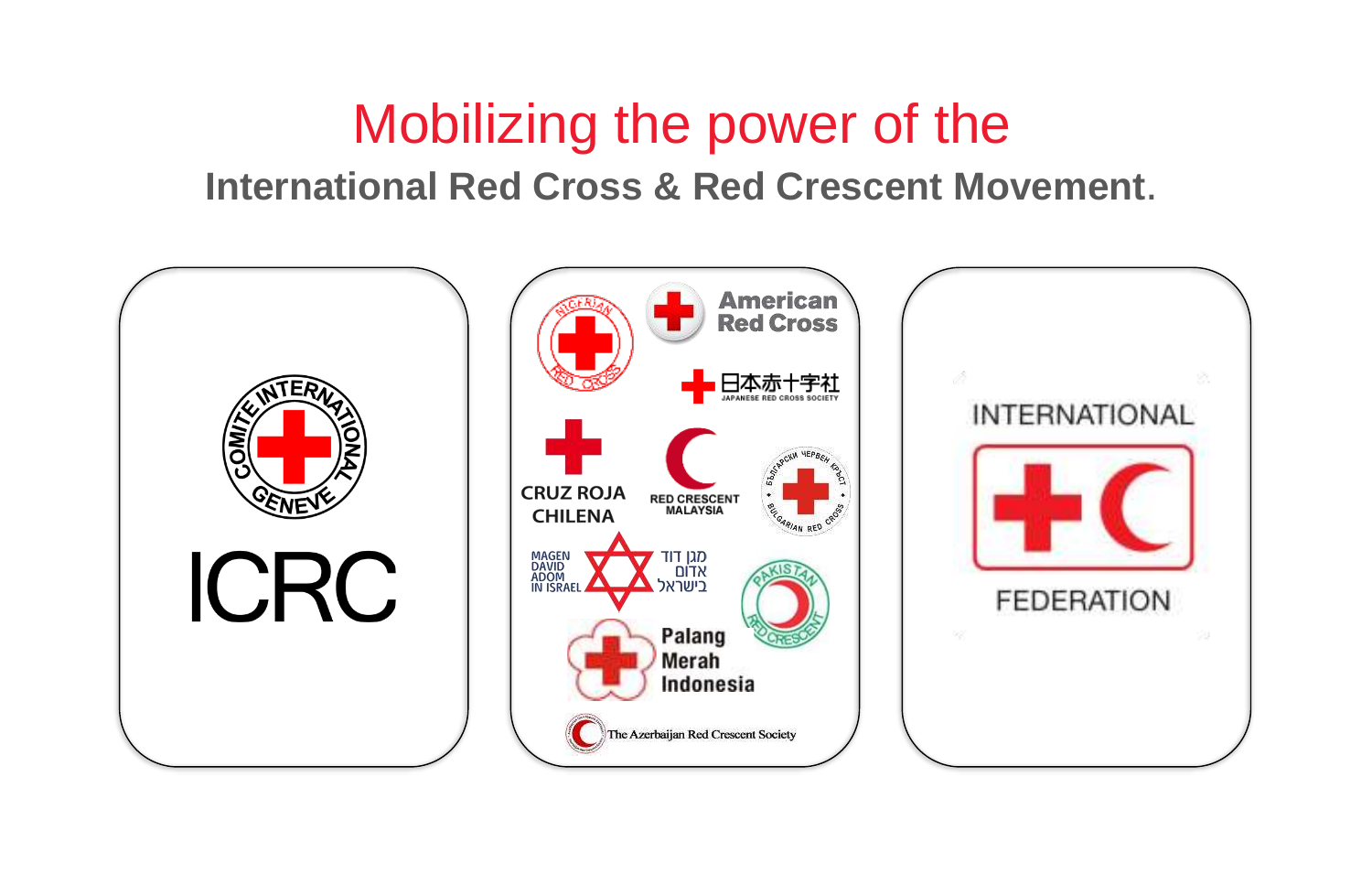#### **THE FUNDAMENTAL PRINCIPLES OF THE INTERNATIONAL RED CROSS AND RED CRESCENT MOVEMENT**





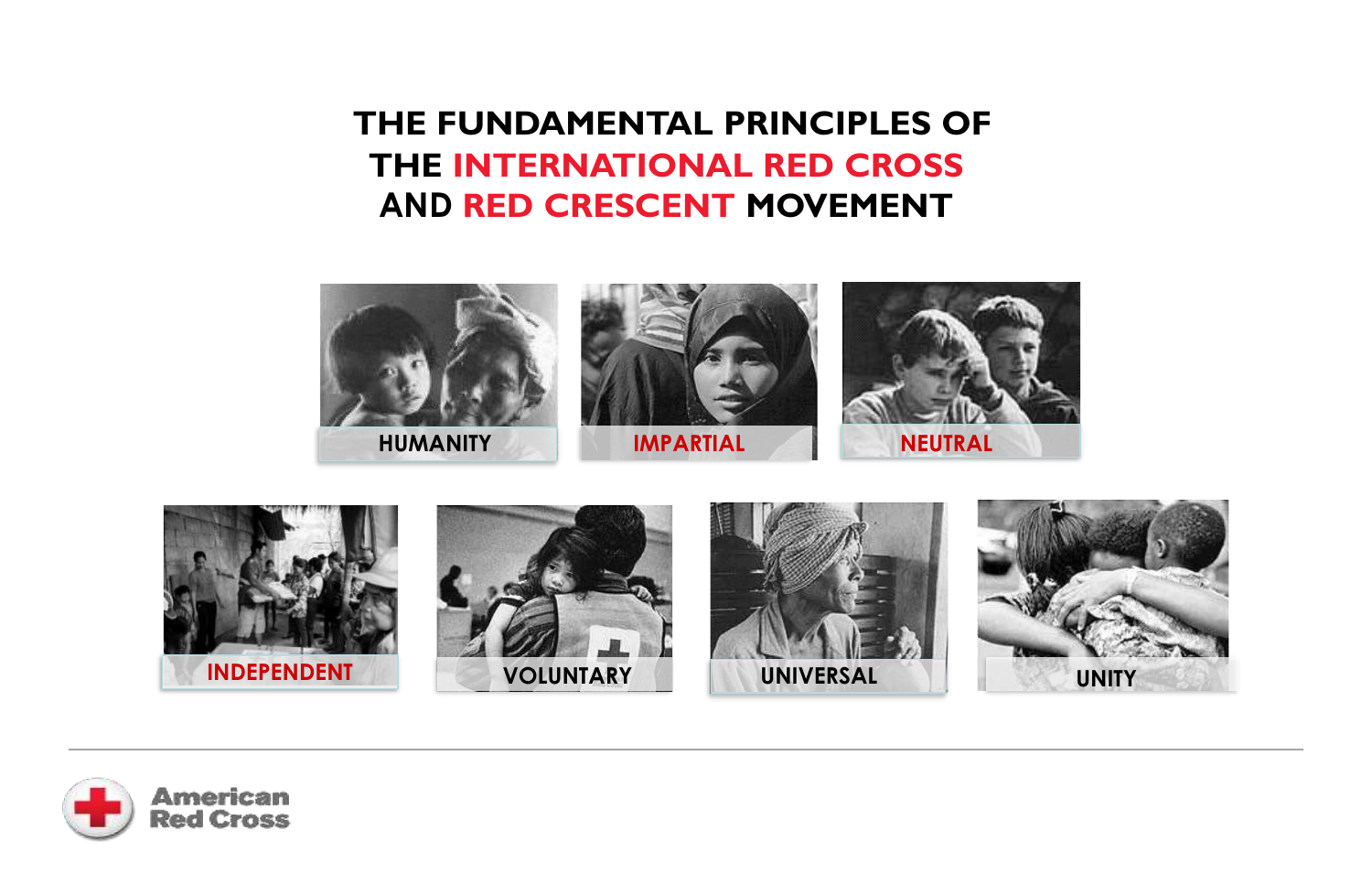

### **Our Services**

#### **Down the Street. Across the Country. Around the World.®**

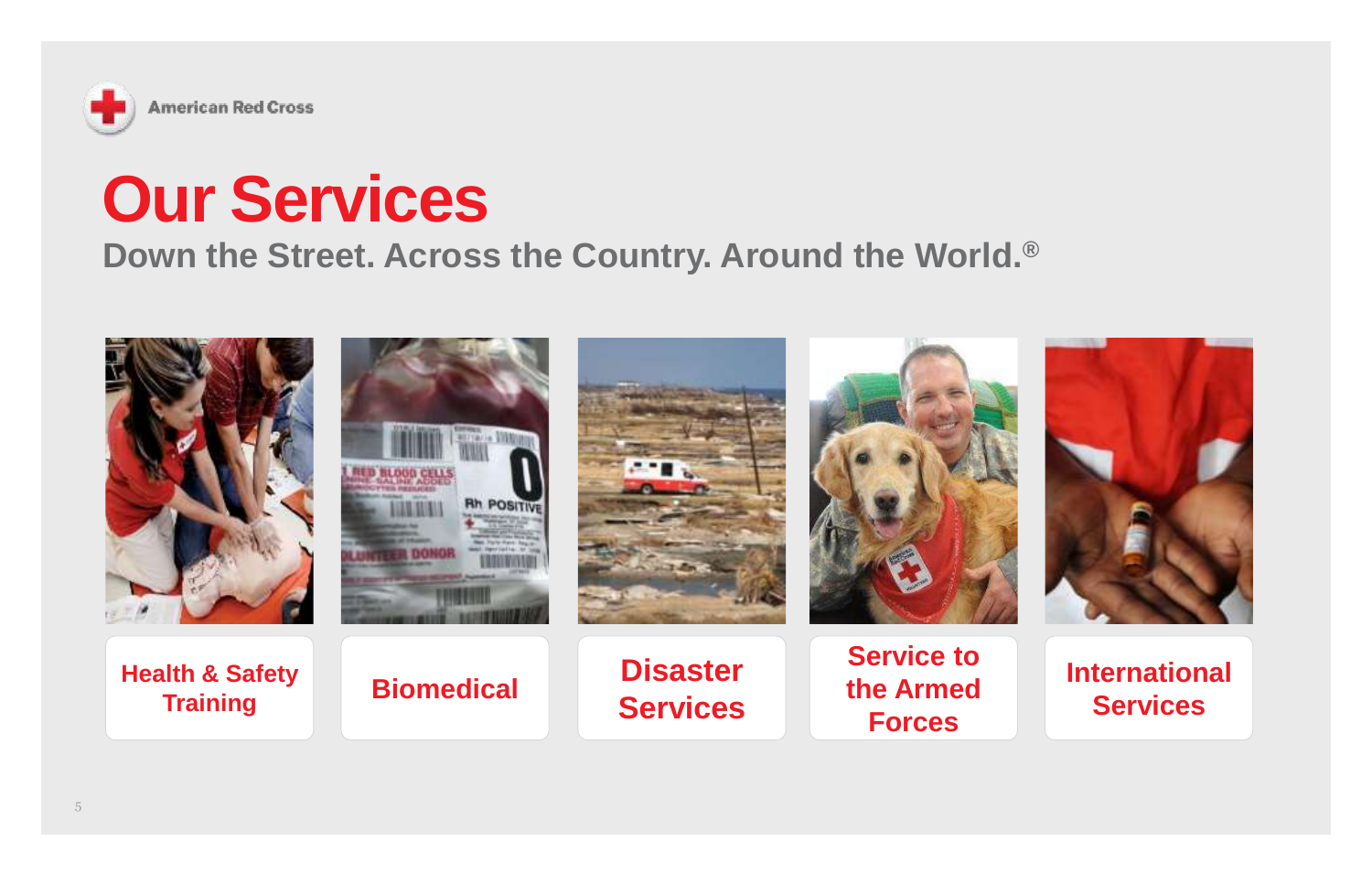

MARINER & ABUSINE OF P. E.

## **Restoring Family Links**









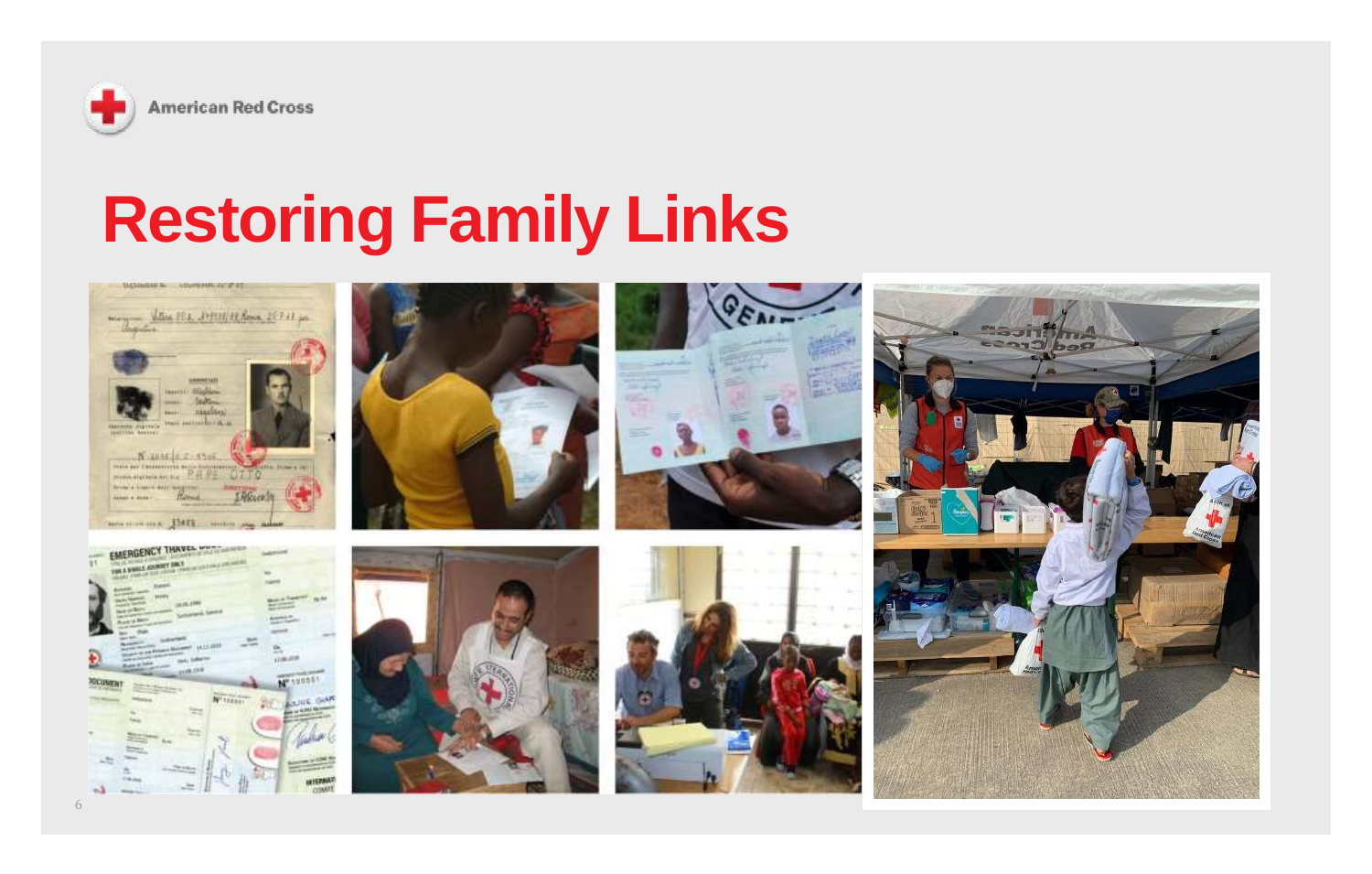# **My Mother's One Wish**



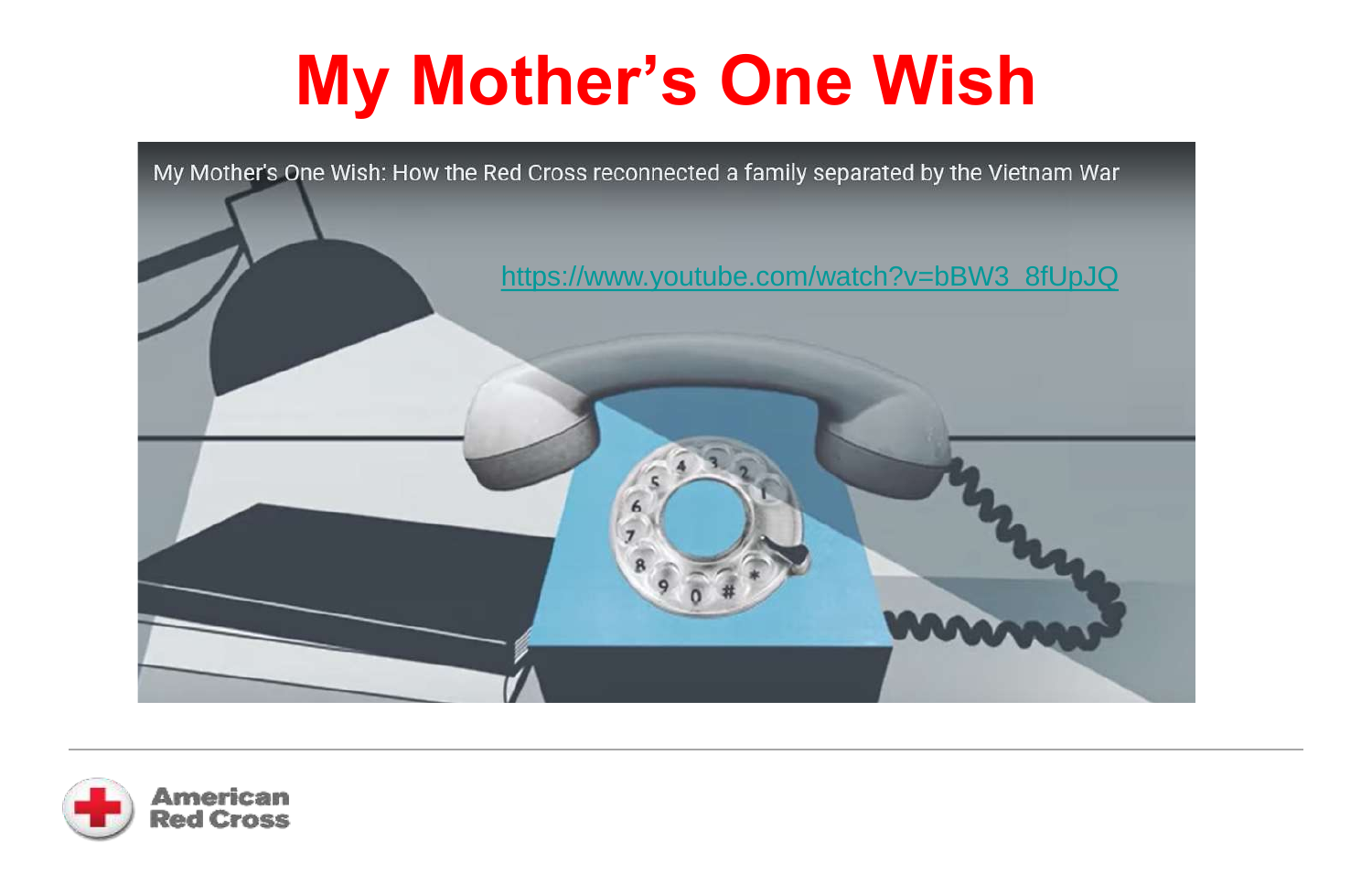## **Restoring Family Links**

Through the Red Cross and Red Crescent network, the American Red Cross works to reconnect families separated by war, disaster, forced migration

and other humanitarian crises.



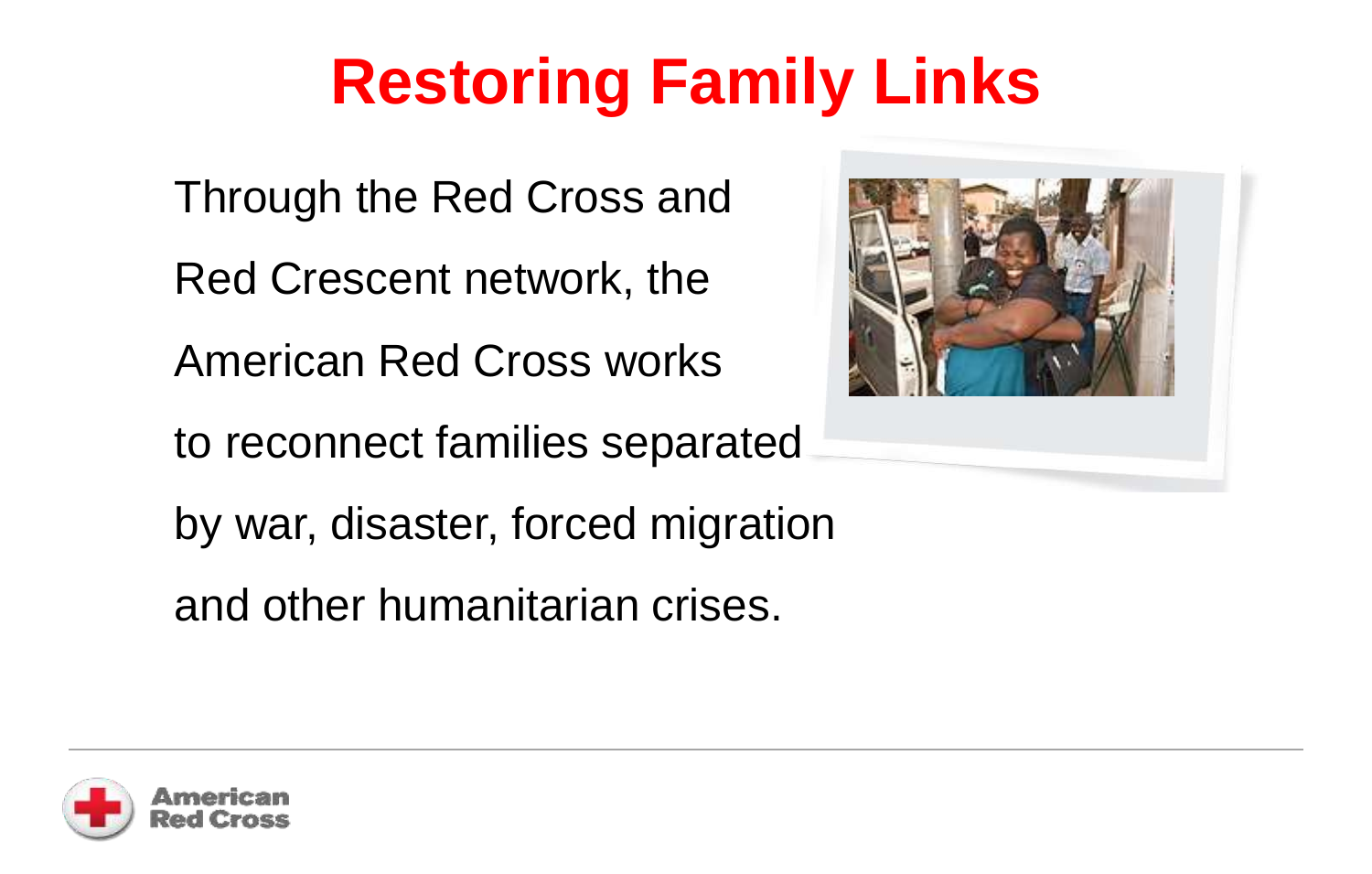## **Restoring Family Links Services**

- $\checkmark$  Tracing Inquiries
	- International Conflicts
	- International Disasters
	- Health & Welfare
- ✓ Red Cross Messages
- ✓ Attestation, War and Travel Documentation

| RED CROSS MESSAGE:<br><b>Street Committee Committee</b>                |                                    |
|------------------------------------------------------------------------|------------------------------------|
| A.C. rated public property and the chi-                                |                                    |
| contem - m D D Assnaw                                                  |                                    |
| WHEN THE TANK OF FIREDRICATED                                          |                                    |
| <b>CONTRACTOR</b> CONTRACTO                                            |                                    |
| <b>LL arms</b>                                                         |                                    |
|                                                                        |                                    |
| <b>Rathering monetic</b><br>retentered Drive Deat Drive Don Den Detect | THE CANDIDAL COMPANY STREET        |
| Dr. Denn, Descrito Direiro                                             |                                    |
| Der Der Den Der Derer<br><b>COMMERCIAL</b>                             |                                    |
|                                                                        |                                    |
| ALC: UNK ON A GROUP - IT ALC:                                          |                                    |
| <b>INVIRS ALCOHOL: SECTION</b>                                         |                                    |
| WHEN IS, WE IN HEAT LEAD.                                              |                                    |
| <b>COURTES ON A PRINT COAT</b>                                         |                                    |
| Total Antiques                                                         |                                    |
|                                                                        |                                    |
|                                                                        | <b>Scott</b>                       |
| <b>ANTI CARDS</b>                                                      | <b>County of the Common County</b> |
| with the control and                                                   |                                    |
|                                                                        |                                    |
|                                                                        |                                    |

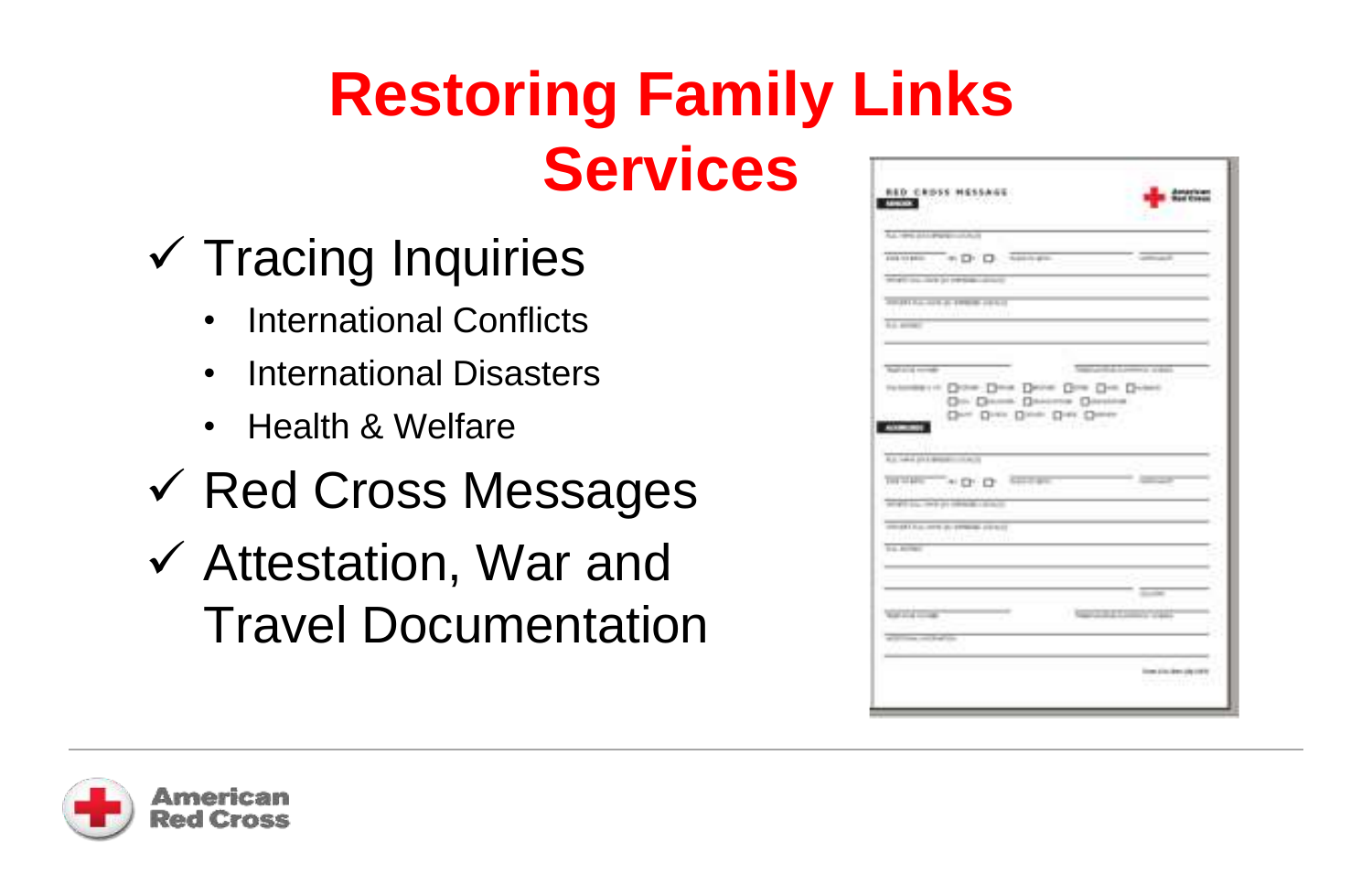## **How clients find us**

### Free helpline 844-782-9441

Online form



**https://***[redcross.org/reconnectingfamilies](https://redcross.org/reconnectingfamilies)*

**Floore Months** 

**Local Red Cross Office** Partner Referral

| Ou                                      | <b>Blake / Programs / Region</b>                                                      |  |
|-----------------------------------------|---------------------------------------------------------------------------------------|--|
| вø                                      |                                                                                       |  |
| $\cos^{-1}\theta$ form                  | Town                                                                                  |  |
| <b>Lompany</b>                          | If you are submitting this request on beholf of your assigany presse provide the name |  |
|                                         |                                                                                       |  |
| Impoling Tigger 1<br>Please Select Dire | w                                                                                     |  |
| How did you find our services? **       |                                                                                       |  |

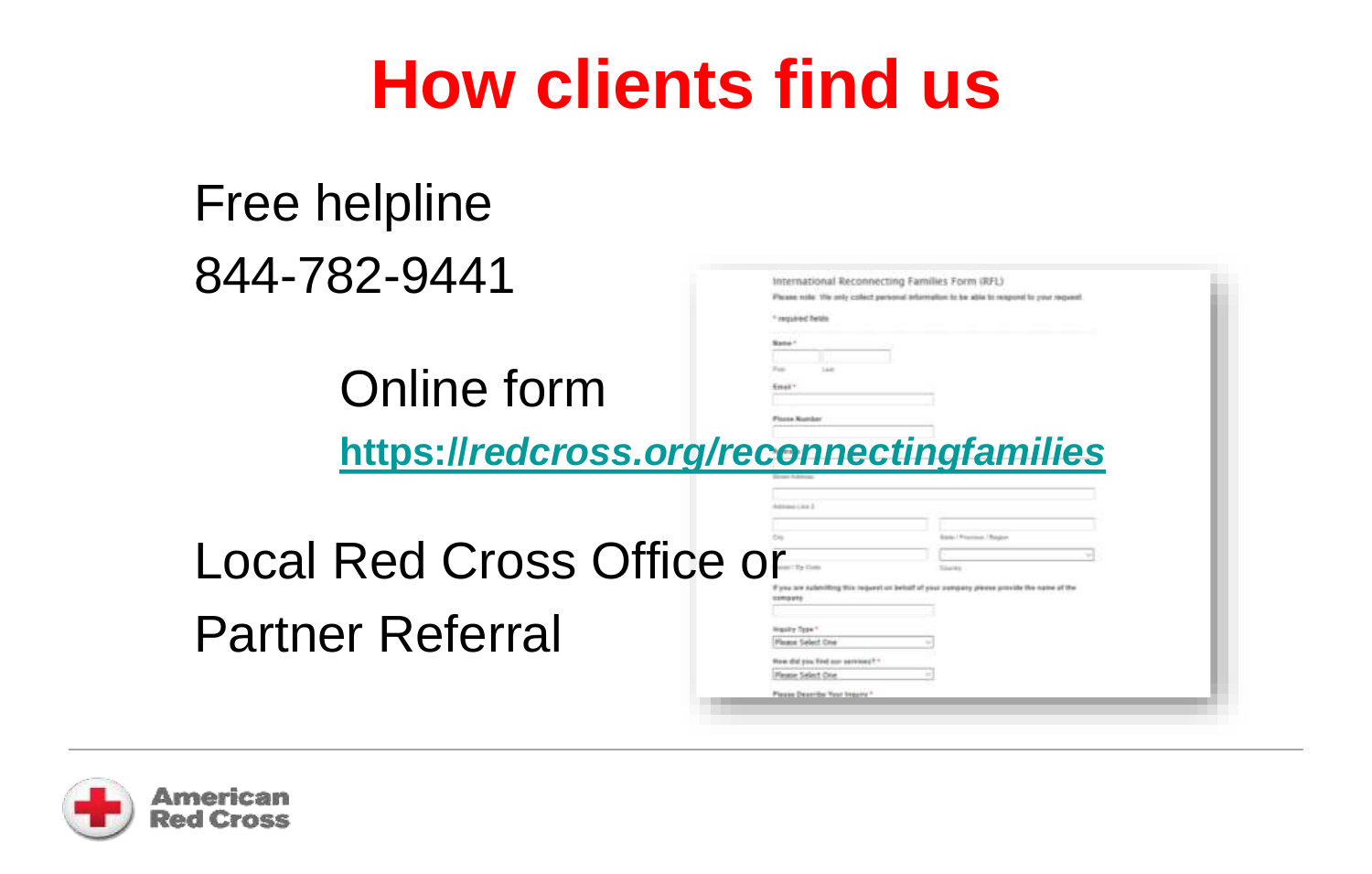

Request initiated or Search conducted by 1 local chapter

### **RFL Casework Process**



Service or Results delivered by local caseworker





American Red Cross **Headquarters** 



ICRC or National Society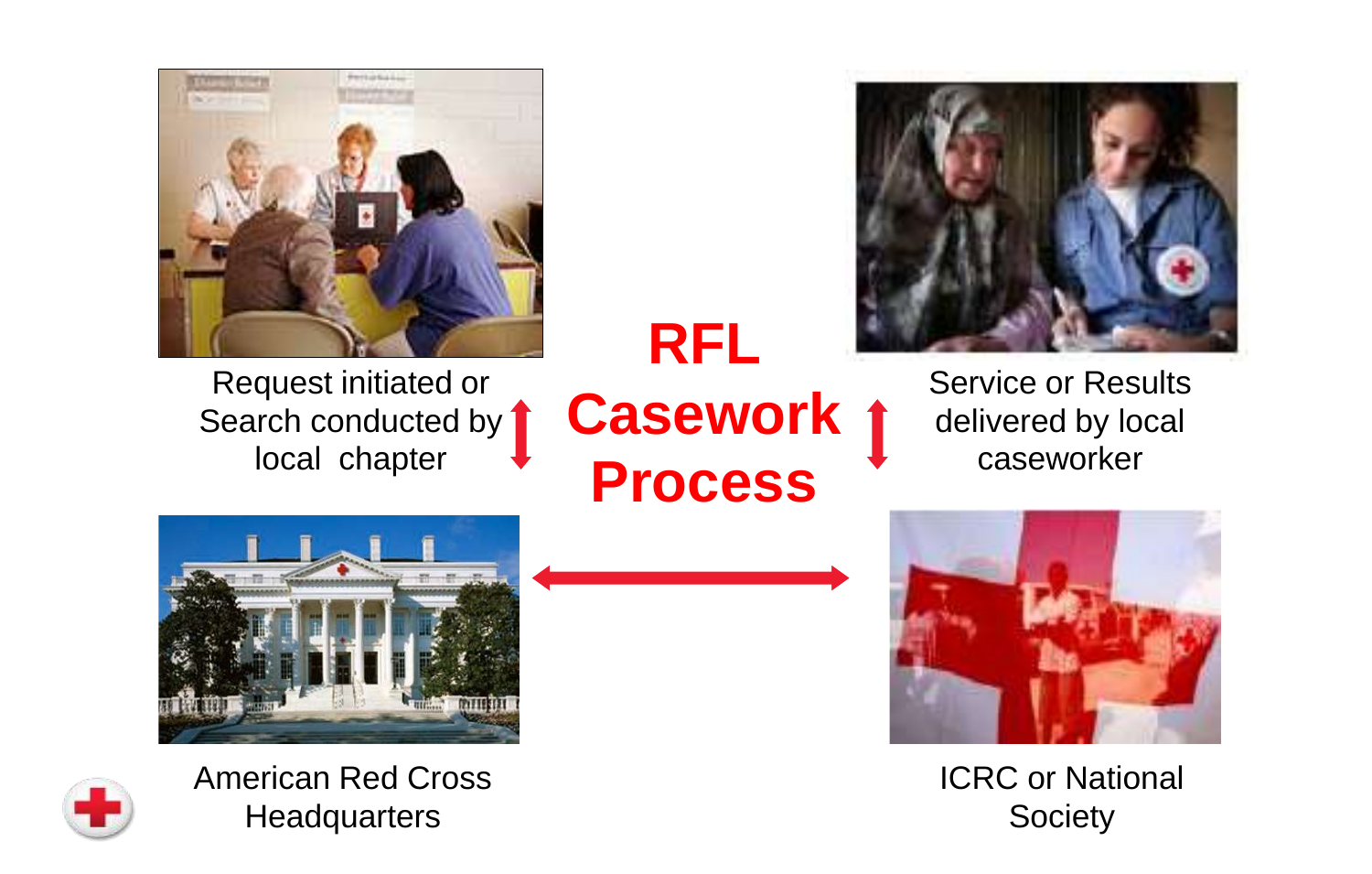## **Restoring Family Links Outside Scope**

- Third-party requests
- Genealogical & history research
- Legal matters such as adoption, inheritances, child custody, etc.
- US citizens living or traveling abroad
- Partner Red Cross society must offer RFL services.



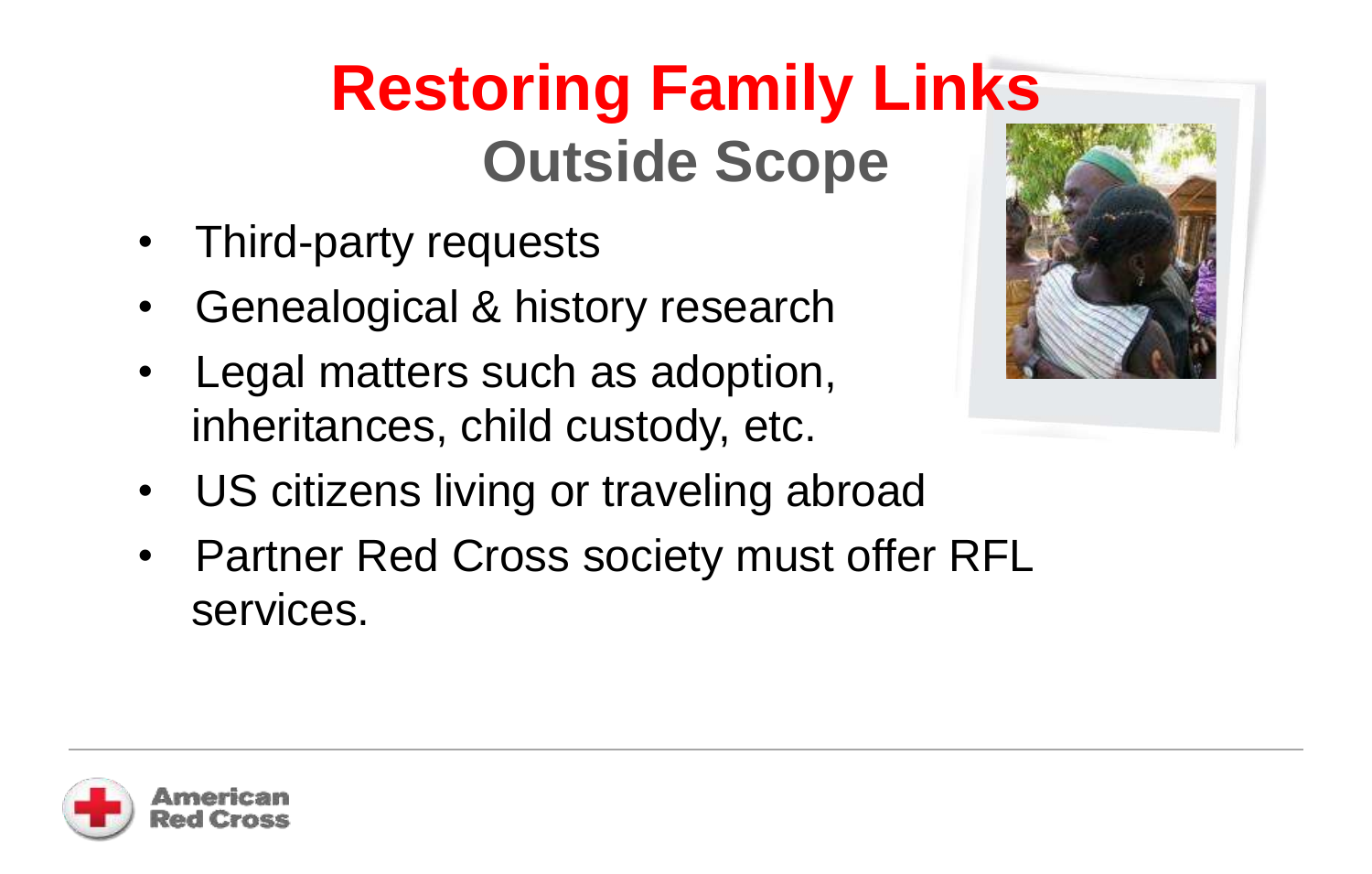### **Pacific Division Cases**

- Albania
- Afghanistan
- Angola
- Armenia
- Belarus
- Bosnia
- Burundi
- Cambodia
- Cameroon
- Congo
- Cuba
- **Eritrea**
- El Salvador
- Ethiopia
- Haiti
- **Honduras**
- Hungary
- Iraq Gulf War
- Libya
- **México**
- **Philippines**
- Poland
- **Portugal**
- Romania
- Somalia
- South Sudan
- **Syria**
- **Ukraine**
- Vietnam War
- WWII

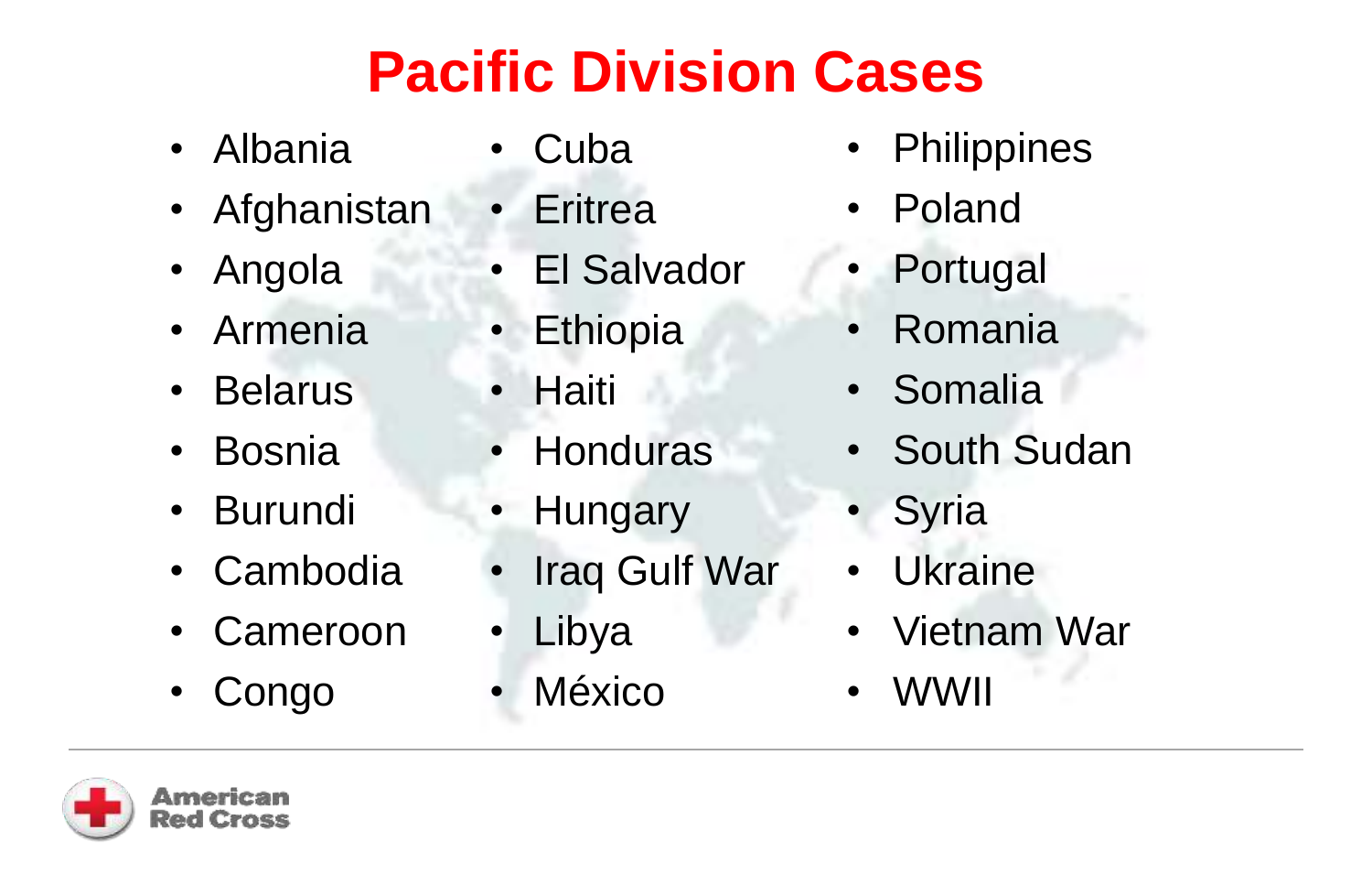# **Who we help….**

- A migrant Father coming from El Salvador missing while crossing border.
- Three Afghanistan brothers taken by the Taliban, youngest brother here in Calif.
- A Ukraine family who has a message for their Brother in San Francisco
- Sister and Brother from Eritrea searching for Mother they thought had died



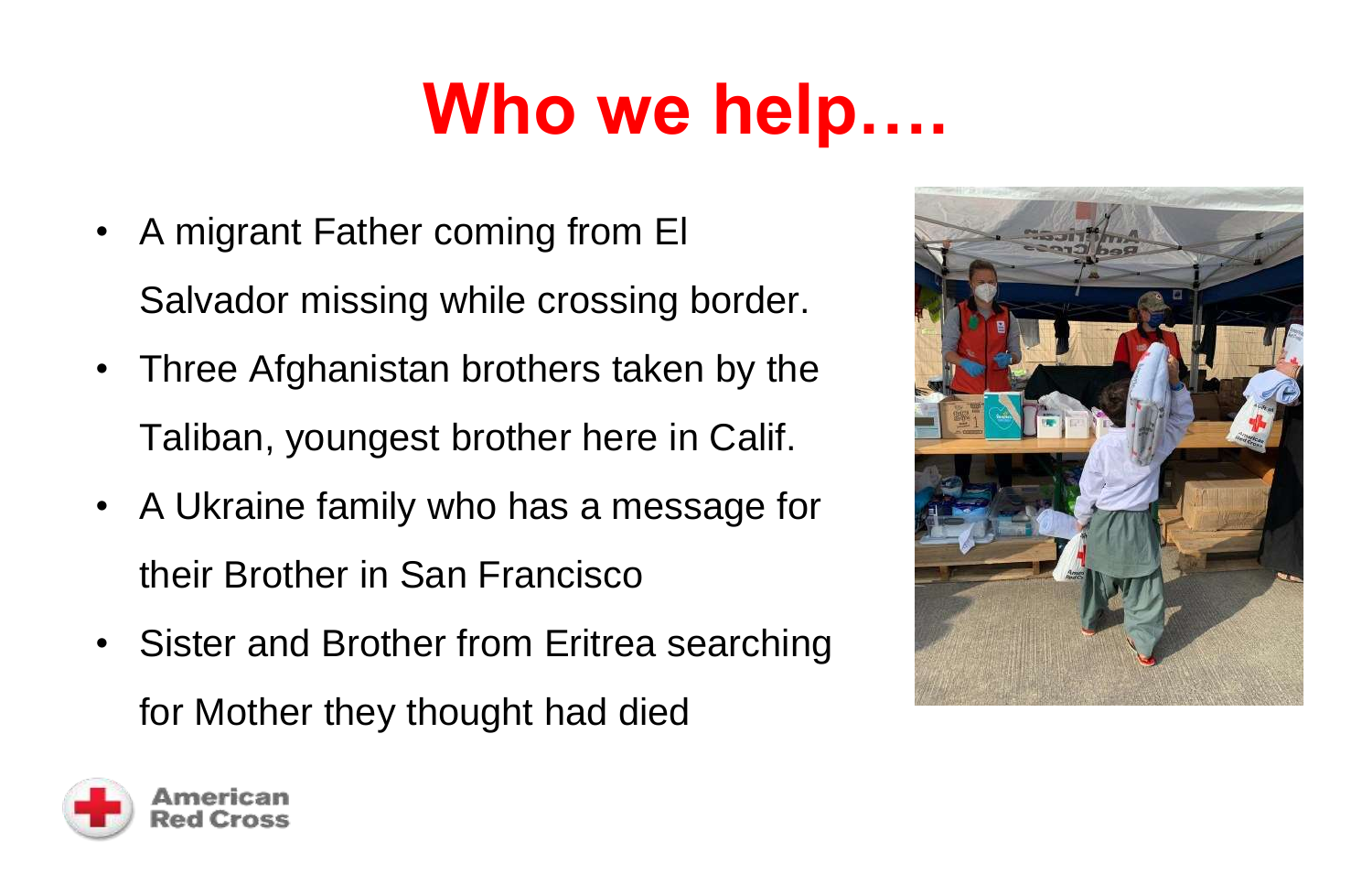### **Partner Outreach**

- Immigrant Services asylees, refugees, migrants, immigrants
	- Forums and Coalitions
- **Resettlement Organizations**
- Community Centers
- Government
- Consulates
- Universities
- Hospitals
- Social Justice and Victim Services

Agint Interfaith

Since 1982



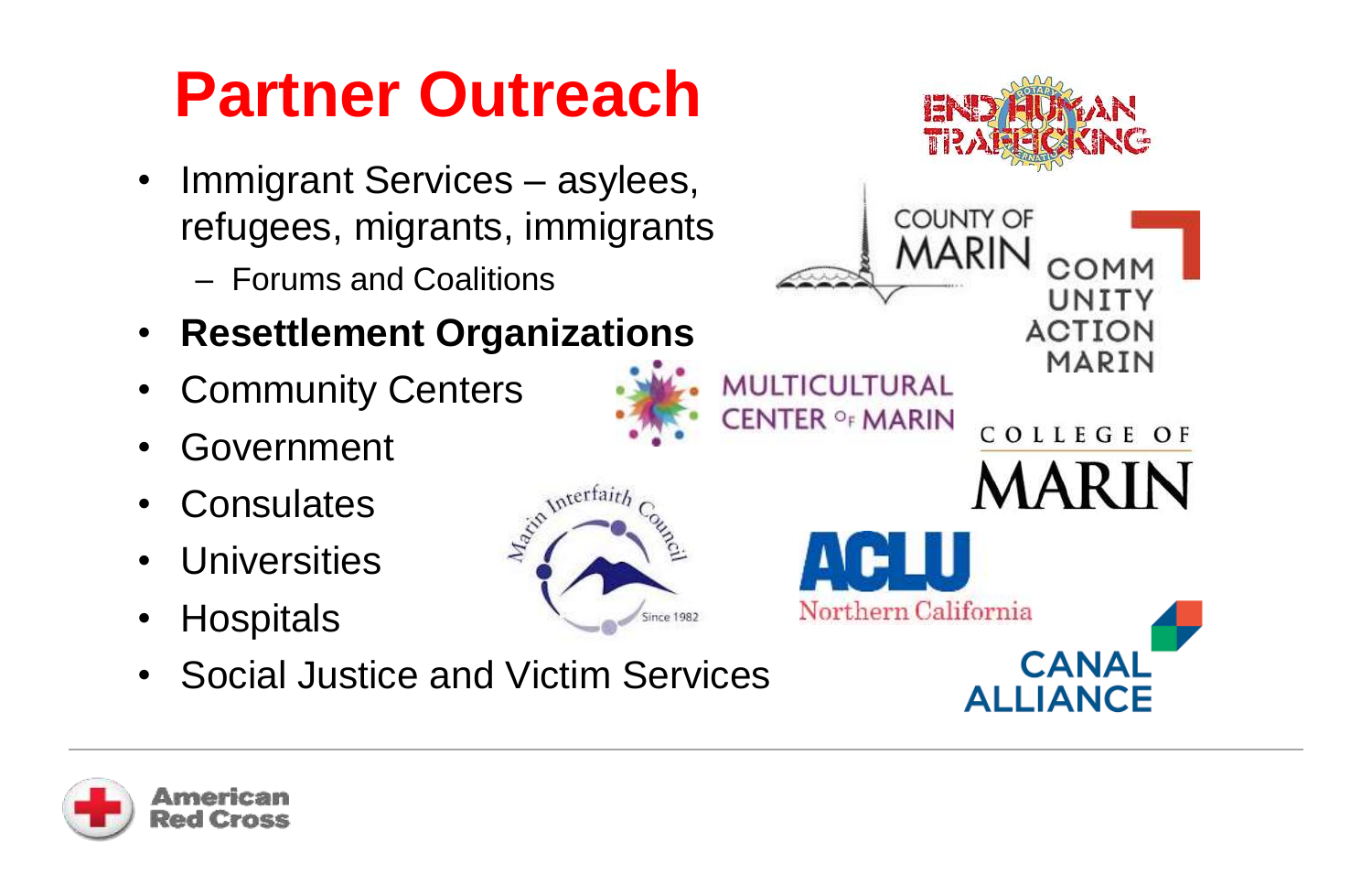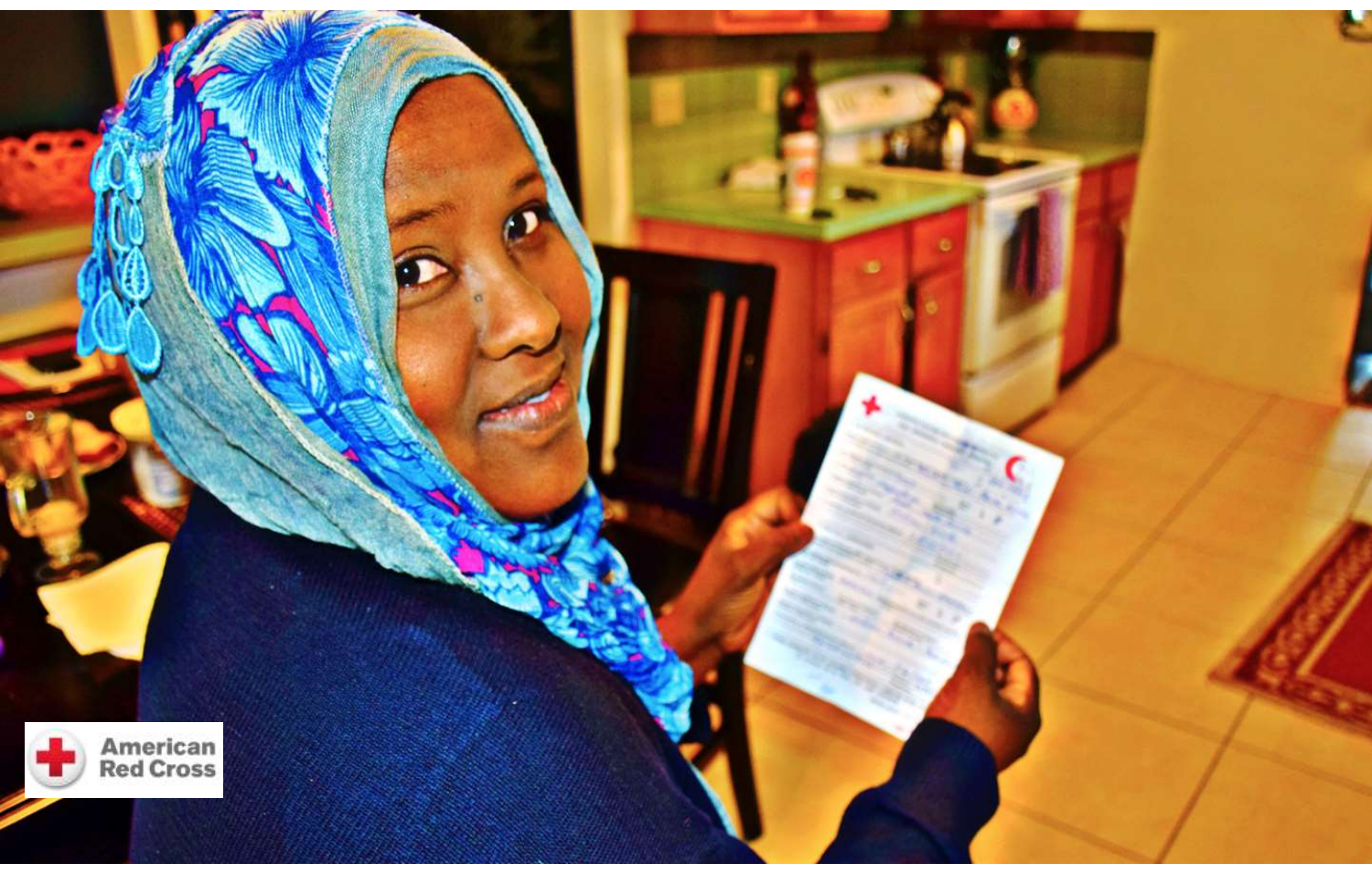

# **How can you help?**

- Know of an organization serving immigrant families who needs to hear about RFL?
- Interested in this unique work? Apply to be a Volunteer online
- **Have you heard a story? Contact me.**

| * required Beldy.<br><b>Bane</b> |       |        |
|----------------------------------|-------|--------|
|                                  |       |        |
| Free                             | Lett. |        |
| Email:                           |       |        |
| <b><i>Phone Bunder:</i></b>      |       |        |
|                                  |       |        |
| Address **                       |       |        |
| Street-Astriage                  |       |        |
| Address Line II                  |       |        |
| $\Xi\pi_I$                       |       | Scope) |
|                                  |       |        |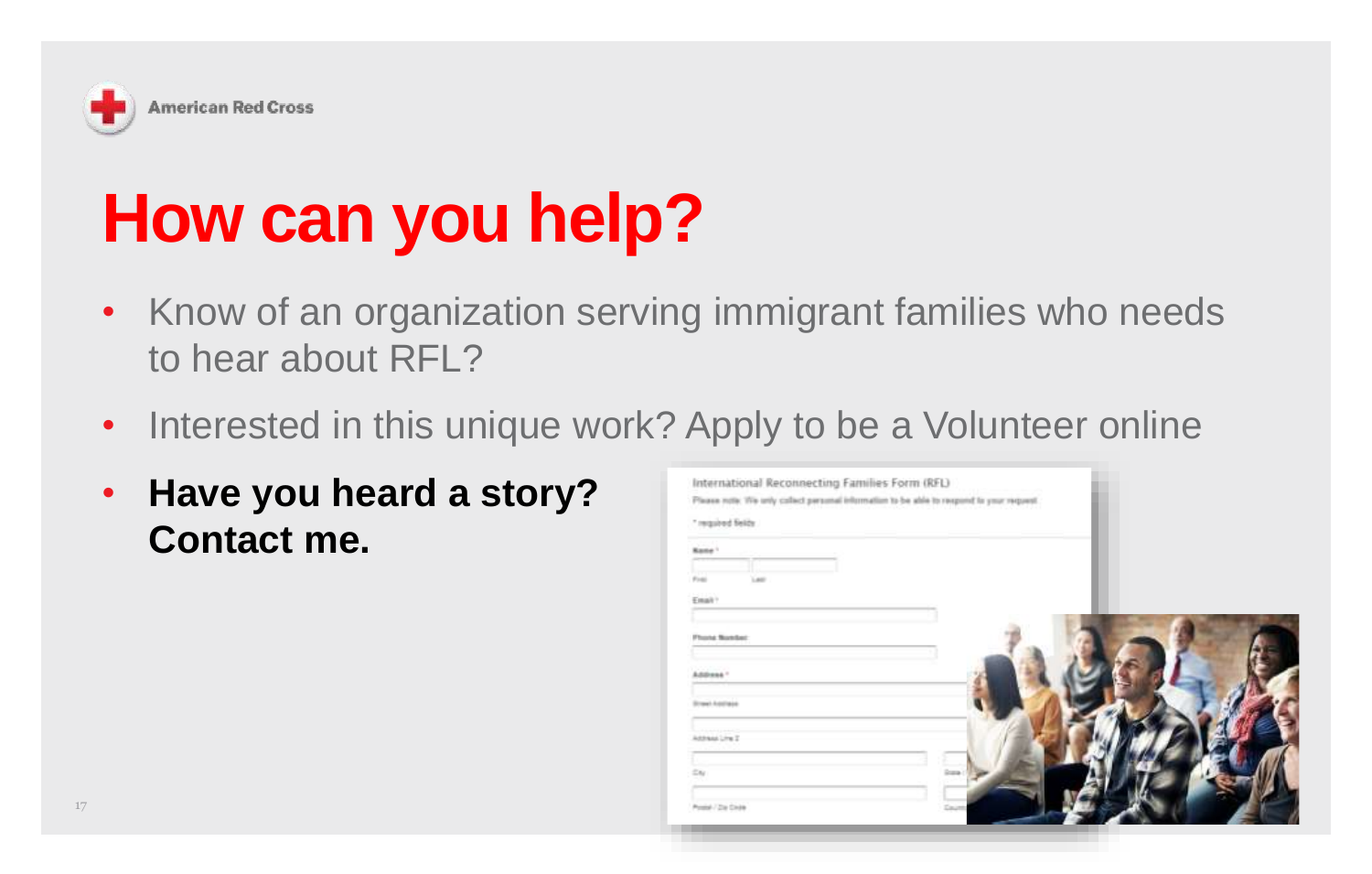### **American Red Cross Pacific Division**

### **Restoring Family Links**

https://*[redcross.org/reconnectingfamilies](https://redcross.org/reconnectingfamilies)*

#### **International Committee of the Red Cross** <https://familylinks.icrc.org/>



**Christine Medeiros**, Restoring Family Links, [Christine.Medeiros@redcross.org](mailto:Christine.Medeiros@redcross.org)

- <https://www.acf.hhs.gov/orr> Office of Refugee Resettlement
- <https://www.crisisgroup.org/> Tracks armed conflict
- <https://reliefweb.int/> Tracks all humanitarian crises